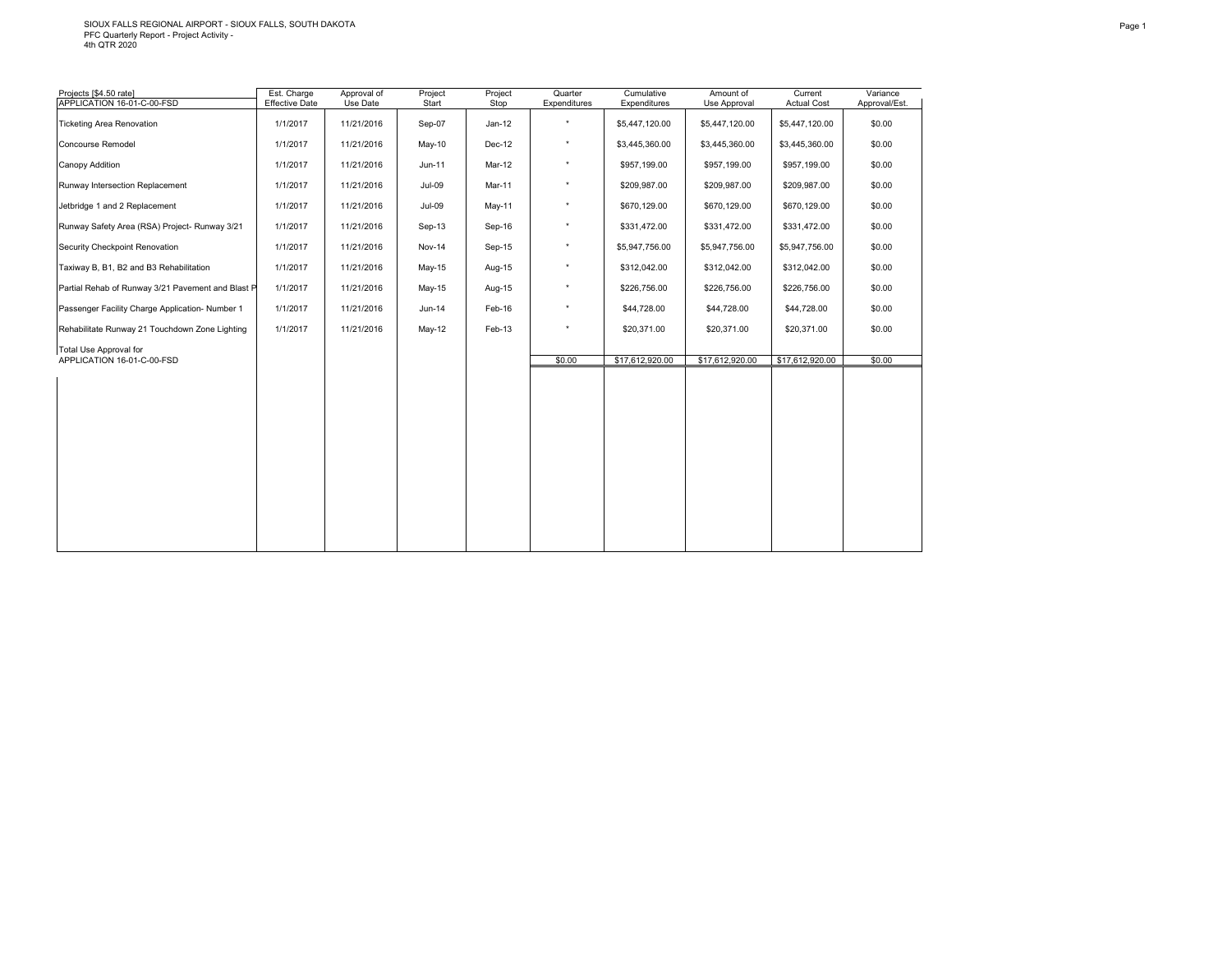SIOUX FALLS REGIONAL AIRPORT - SIOUX FALLS, SOUTH DAKOTA PFC Quarterly Report - Project Activity - 4th QTR 2020

## **Ticketing Area Renovation**

\$5,447,120.00 Approved collection amount per RECORD OF DECISION \$5,447,120.00 Actual project cost/Airport amount \$0 EXCESS

### **Concourse Remodel**

\$3,445,360.00 Approved collection amount per RECORD OF DECISION \$3,445,360.00 Actual Project cost/Airport amount \$0 EXCESS

### **Canopy Addition**

\$957,199.00 Approved collection amount per RECORD OF DECISION \$957,199.00 Actual Project cost/Airport amount \$0 EXCESS

# **Runway Intersection Replacement**

\$209,987.00 Approved collection amount per RECORD OF DECISION \$209,987.00 Actual local airport share (5%) of AIP Project #3-46-0050-43-2011 \$0 EXCESS

## **Jetbridge 1 and 2 Replacement**

\$670,129.00 Approved collection amount per RECORD OF DECISION \$670,129.00 Actual Project cost/Airport amount \$0 EXCESS

### **Runway Safety Area (RSA) Project - Runway 3/21**

\$331,472.00 Approved collection amount per RECORD OF DECISION \$331,472.00 Actual local airport share (5%) of AIP Project #3-46-0050-46/47-2013 \$0 EXCESS

# **Security Checkpoint Renovation**

\$5,947,756.00 Approved collection amount per RECORD OF DECISION \$5,947,756.00 Actual Project cost/Airport amount \$0 EXCESS

## **Taxiway B, B1, B2, B3 Rehabilitation**

\$312,042.00 Approved collection amount per RECORD OF DECISION \$312,042.00 Actual local airport share (5%) of AIP Project #3-46-0050-049-2015 \$0 EXCESS

## **Partial Rehab of Runway 3/21 Pavement and Blast Pads**

\$226,756.00 Approved collection amount per RECORD OF DECISION \$226,756.00 Actual local airport share (5%) of AIP Project #3-46-050-049-2015 \$0 EXCESS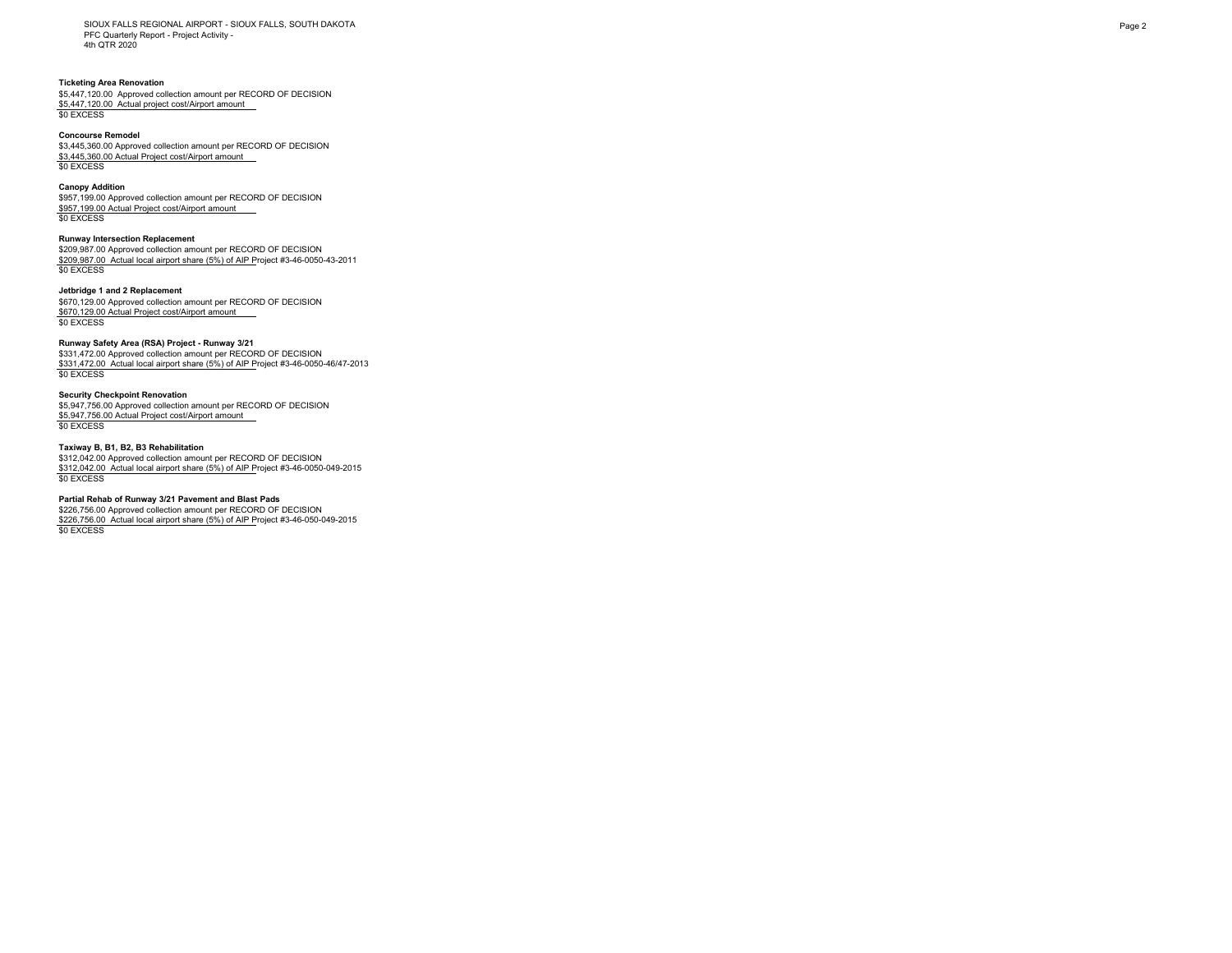SIOUX FALLS REGIONAL AIRPORT - SIOUX FALLS, SOUTH DAKOTA PFC Quarterly Report - Project Activity - 4th QTR 2020

**Passenger Facility Charge Application - Number 1<br>\$44,728.00 Approved collection amount per RECORD OF DECISION<br><u>\$44,728.00 Actual Project cost/Airport amount \_\_\_</u><br>\$0 EXCESS** 

# **Rehabilitate Runway 3/21 Touchdown Zone Lighting**

\$20,371.00 Approved collection amount per RECORD OF DECISION<br><u>\$20,371.00\_Actual local airport share (5%) of AIP Pr</u>oject #3-46-0050-43-2011<br>\$0 EXCESS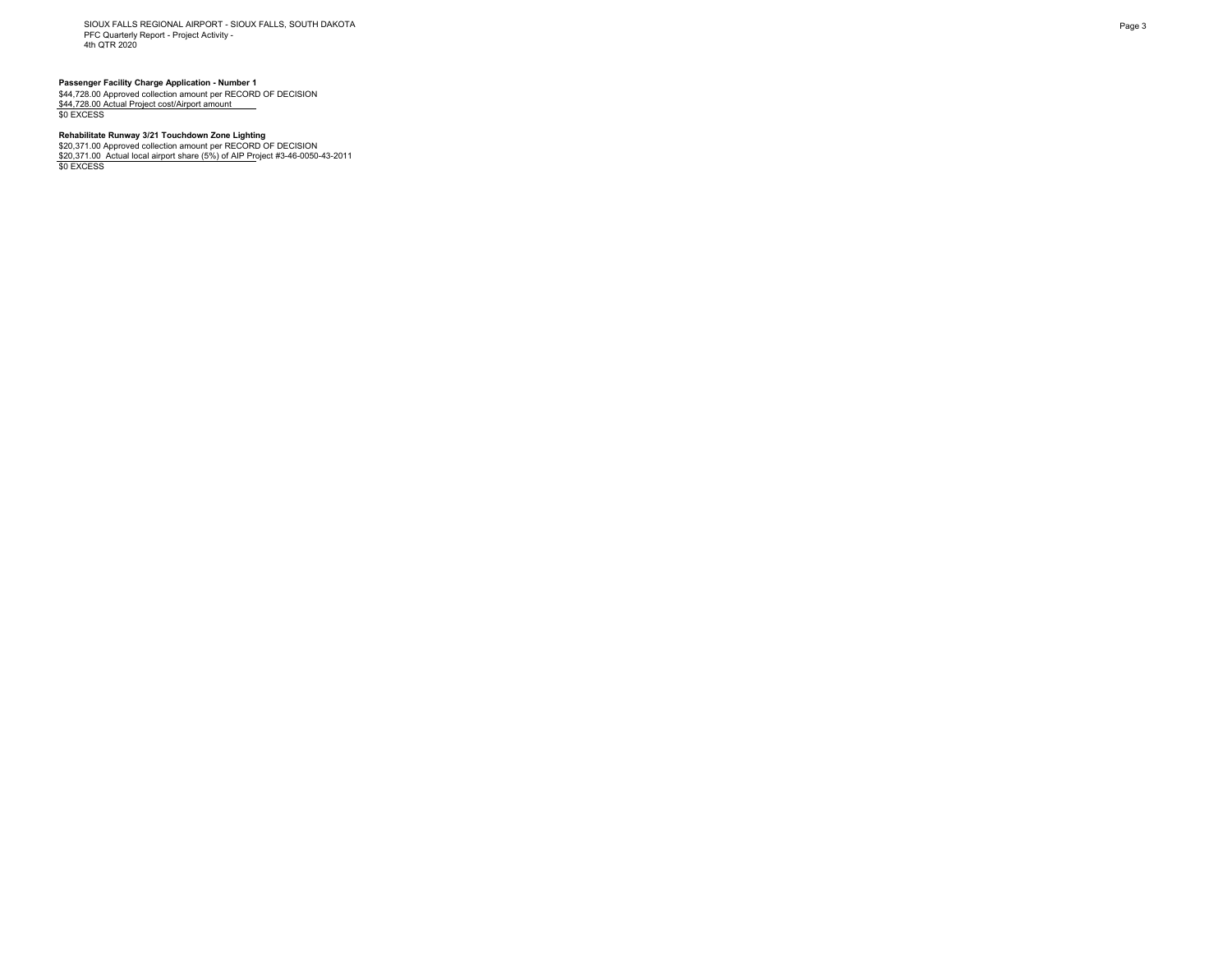| APPROVED APPLICATIONS                             | Impose Only  | Impose & Use    | Use                    | Total        |                     |         |
|---------------------------------------------------|--------------|-----------------|------------------------|--------------|---------------------|---------|
| APPLICATION 16-01-C-00-FSD                        | \$0          | \$17.612.920    | \$0                    | \$17.612.920 | <b>FAA</b> closeout | Ongoing |
|                                                   |              |                 |                        |              |                     |         |
| <b>Total Authority</b>                            | \$0          | \$17,612,920    | \$0                    | \$17,612,920 |                     |         |
|                                                   |              |                 |                        |              |                     |         |
|                                                   | Current Qtr. | Cumulative      | <b>MAX PFC16-01</b>    |              |                     |         |
| PFC Revenue Received                              | \$300.907.04 | \$8,187,669.82  |                        |              |                     |         |
| Interest Earned on Impose Only Amount             | \$212.46     | \$50,556.52     |                        |              |                     |         |
|                                                   |              |                 |                        |              |                     |         |
| <b>Total PFC Revenue Received</b>                 | \$301,119.50 | \$8,238,226.34  |                        |              |                     |         |
|                                                   |              |                 |                        |              |                     |         |
| Expenditures on Approved PFC Projects             | \$0.00       | \$17,612,920.00 | \$17,612,920.00        |              |                     |         |
| Total Expenditures on Approved PFC Projects       | \$0.00       | \$17.612.920.00 |                        |              |                     |         |
|                                                   |              |                 |                        |              |                     |         |
|                                                   |              |                 |                        |              |                     |         |
| <b>Project Payoff</b>                             | Current Otr. | Cumulative      | <b>Project Cost</b>    |              |                     |         |
| <b>Ticketing Area Renovation</b>                  | \$0.00       | \$5,447,120.00  | \$5,447,120.00         |              |                     |         |
| Concourse Remodel                                 | \$301.119.50 | \$2.791.123.90  | \$3.445.360.00         |              |                     |         |
| Canopy Addition                                   | \$0.00       | \$0.00          | 957,199.00<br><b>S</b> |              |                     |         |
| Runway Intersection Replacement                   | \$0.00       | \$0.00          | 209.987.00<br>- \$     |              |                     |         |
| Jetbridge 1 and 2 Replacement                     | \$0.00       | \$0.00          | 670,129.00<br>- \$     |              |                     |         |
| Runway Safety Area (RSA) Project- Runway 3/21     | \$0.00       | \$0.00          | 331.472.00<br>- \$     |              |                     |         |
| Security Checkpoint Renovation                    | \$0.00       | \$0.00          | \$5,947,756.00         |              |                     |         |
| Taxiway B, B1, B2 and B3 Rehabilitation           | \$0.00       | \$0.00          | - \$<br>312,042.00     |              |                     |         |
| Partial Rehab of Runway 3/21 Pavement and Blast P | \$0.00       | \$0.00          | 226,756.00<br>-S       |              |                     |         |
| Passenger Faciltiy Charge Application-Number 1    | \$0.00       | \$0.00          | 44,728.00<br>- \$      |              |                     |         |
| Rehabilitate Runway 21 Touchdown Zone Lights      | \$0.00       | \$0.00          | 20,371.00<br>l \$      |              |                     |         |
| <b>TOTAL</b>                                      | \$301.119.50 |                 |                        |              |                     |         |